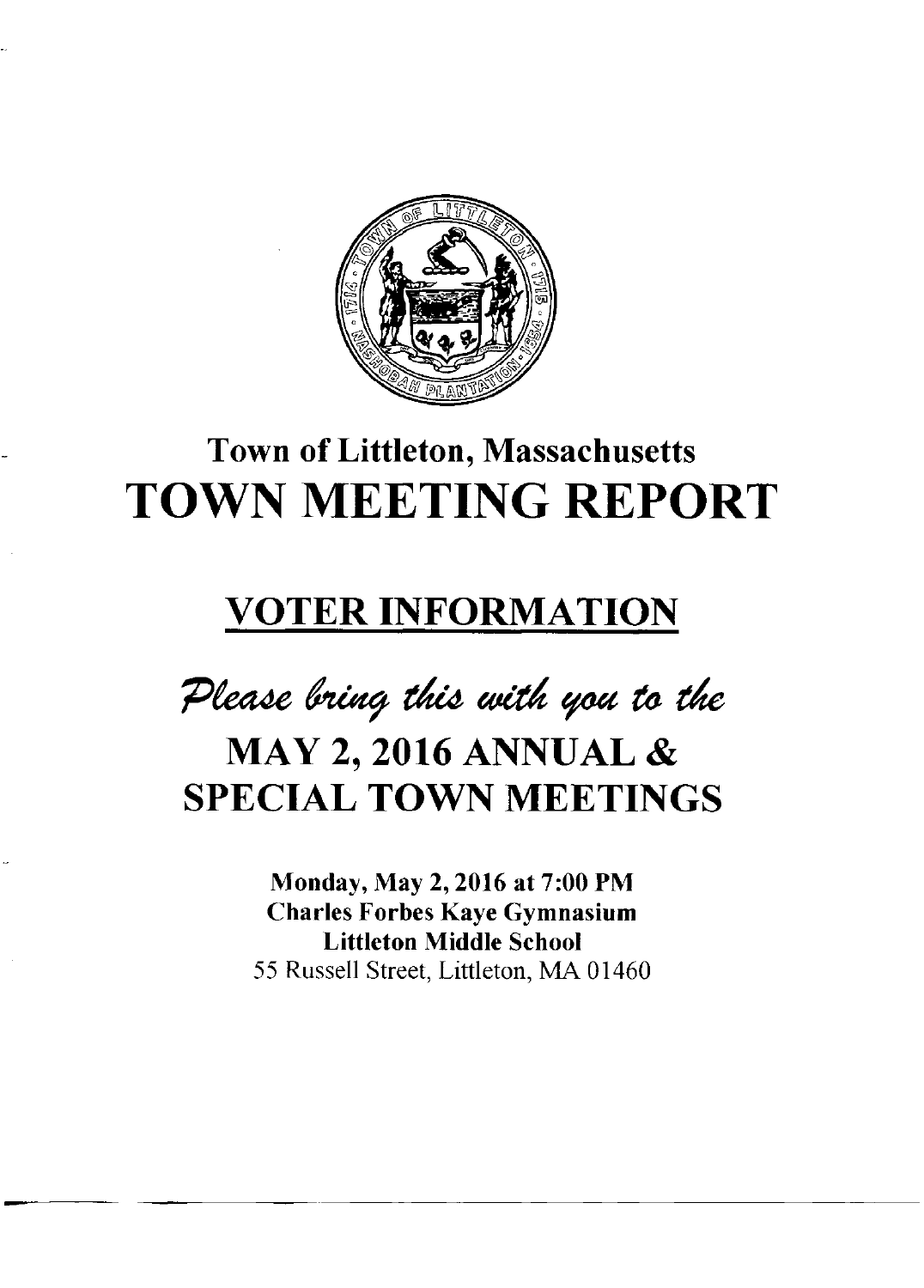#### TOWN OF LITTLETON, MASSACHUSETTS

| Map/Parcel    | Lot $Size$ (sq.ft.)                                                                                             | <b>Address</b> |
|---------------|-----------------------------------------------------------------------------------------------------------------|----------------|
| $[112 - 114]$ | 4.000                                                                                                           | Narcissus Road |
| U12-113       | 2.000                                                                                                           | Narcissus Road |
|               | the contract of the contract of the contract of the contract of the contract of the contract of the contract of |                |

or to take any other action in relation thereto.

**[Article 16 adds two lots to the Town's Tax Title Abutter Sales Program, which offers unbuildable lots less than 4,800 square feet to be sold to direct abutters of the parcels.]** 

*Motion:* Moved and seconded by the Board of Selectmen that the Town vote to approve Article 16 as printed in the warrant.

#### **Finance Committee and Board of Selectmen support Article 16.**

### **ARTICLE 17 Board of Selectmen Nagog Hill Road Easements**

To see if the Town will vote to authorize the Board of Selectmen to acquire by purchase, gift or eminent domain easements and/ or rights in portions of the following parcels of land for the purposes of making certain roadway improvements on Nagog Hill Road: Assessor's Map R2, Parcels 14 and 15 for maintenance purposes: and Assessor's Map R4, Parcel 12-B and Map R3, Parcel 6 for drainage purposes: or to take any other action in relation thereto. *[2>3rds vote required]* 

#### **[Article 17 authorizes easements for road maintenance and drainage purposes, in connection with the reconstruction of Nagog Hill Road.]**

*Motion:* Moved and seconded by the Board of Selectmen that the Town vote to authorize the Board of Selectmen to acquire easements and/or rights in land on the following described parcels by purchase, gift or eminent domain, for the purposes of making certain roadway improvements on Nagog Hill Road, including drainage and maintenance, as shown as (1) "Proposed Permanent Easement for Drainage Purposes Area = 605 Sq. Ft.", (2) "Proposed Permanent Easement for Maintenance Purposes Area = 190 Sq. Ft.", and (3) "Proposed Permanent Easement for Maintenance Purposes Area = 536 Sq. Ft." on a certain plan of land entitled "Permanent Easement - Nagog Hill Road - Littleton, Massachusetts", prepared by Green International Affiliates, Inc., dated March 22, 2016. **Board of Selectmen supports Article 17.** 

**[OTHER ARTICLES, INCLUDING ROUTINE AUTHORIZATIONS & REAUTHORIZATIONS]** 

#### **ARTICLE** 18<sup>2</sup> **Voter Petition Moratorium on the Installation of Synthetic Turf with Tire Crumb or Lead Component on Town-Owned Land**

To see if the Town will vote to adopt a moratorium, for a three-year time period starting on May 2. 2016 and ending on May 1. 2019. that will prohibit the Town from constructing or installing on Town owned land any synthetic turf athletic field consisting of a monofilament carpet and crumb rubber infill, where the carpet contains components or colorants that contain lead and/or the crumb rubber infill contains scrap tires: this moratorium does not extend to synthetic turf athletic fields consisting of a monofilament carpet

<sup>&</sup>lt;sup>2</sup> See proposed procedure on page 7 for taking up STM Art. 4-D and ATM Art. 18, one after the other. May 2. 2016 Annual & Special Town Meetings Page 33